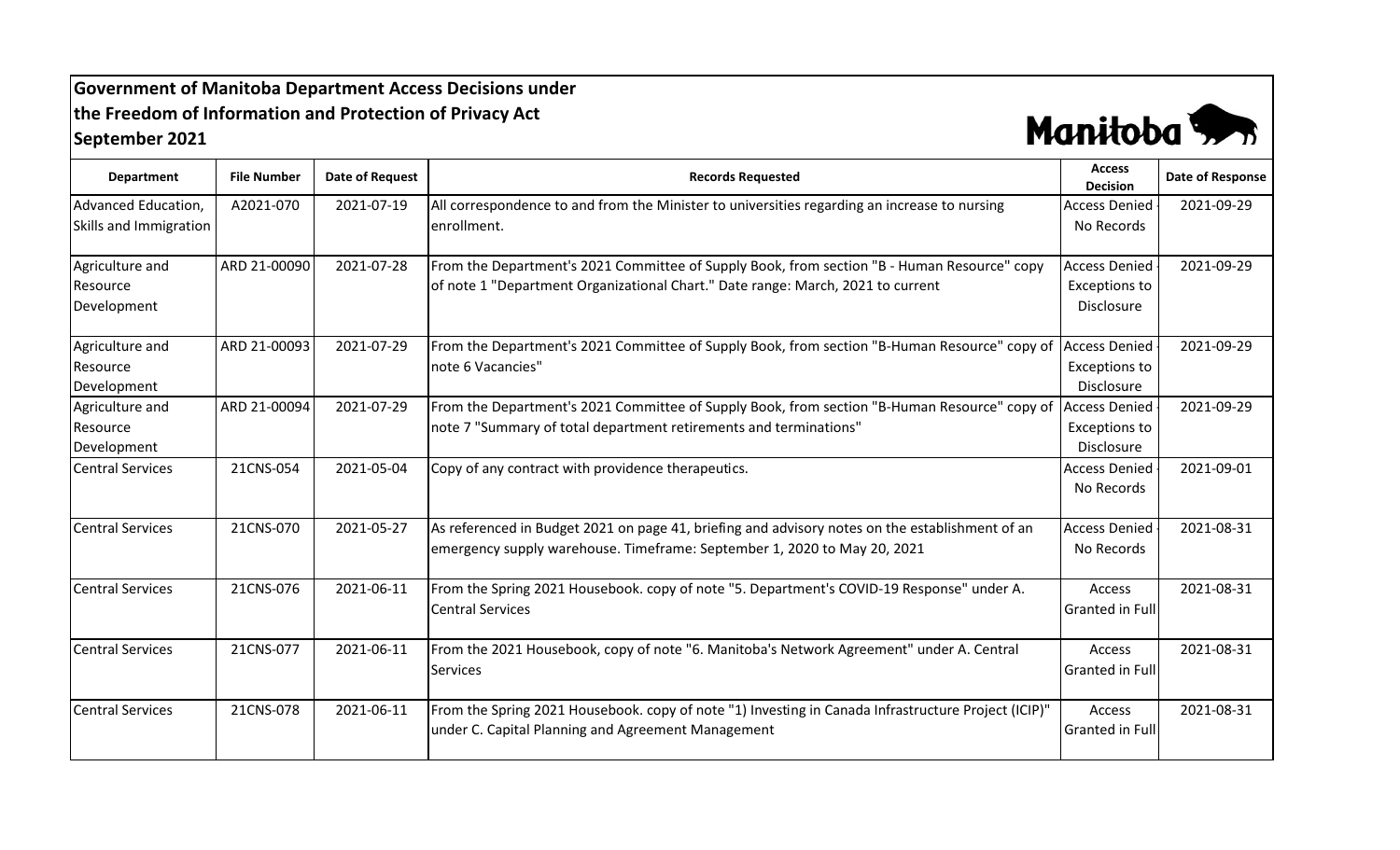| <b>Central Services</b> | 21CNS-079 | 2021-06-11 | As referenced in Budget 2021 on page 83, briefing and advisory regarding the Made-in-Manitoba         | <b>Access Denied</b> | 2021-09-01 |
|-------------------------|-----------|------------|-------------------------------------------------------------------------------------------------------|----------------------|------------|
|                         |           |            | Tangible Capital asset review and policy.                                                             | No Records           |            |
| <b>Central Services</b> | 21CNS-080 | 2021-06-11 | As referenced in Budget 2021 on page 84, briefing and advisory notes regarding "exigent               | <b>Access Denied</b> | 2021-09-02 |
|                         |           |            | circumstances" for additional borrowing                                                               | No Records           |            |
| <b>Central Services</b> | 21CNS-081 | 2021-06-11 | As referenced in Budget 2021 on page 84, briefing and advisory notes regarding virement. Please       | <b>Access Denied</b> | 2021-09-01 |
|                         |           |            | include all records indicating when it was used, what it was for, and how much.                       | No Records           |            |
| Conservation and        | 2021-049  | 2021-04-19 | I would like to obtain access to on-site groundwater monitoring data from 1994 for the Birch Tree     | Access               | 2021-09-14 |
| Climate                 |           |            | Mine (OP ID: 11061 - VALE MANITOBA OPERATIONS - BIRCHTREE MINE) near Thompson, Manitoba.              | Granted in Full      |            |
|                         |           |            | The recording and reporting of this data is stipulated in conditions 19, 22, and 23 of EAL 1881. This |                      |            |
|                         |           |            | data may occur in an Annual Monitoring Report (AMR) and may likely occur within tables in an          |                      |            |
|                         |           |            | appendix.                                                                                             |                      |            |
| Conservation and        | 2021-107  | 2021-06-30 | Please provide mine closure plans, mine reclamation or surety bonds, and mine reclamation cost        | <b>Access Denied</b> | 2021-09-14 |
| <b>Climate</b>          |           |            | estimates for the following mines: - Rex-Laguna Deposit - Anderson Lake Deposit - Tartan Lake         | Exceptions to        |            |
|                         |           |            | Deposit -Nor Acme Deposit -Chisel Lake Deposit -Puffy Lake Deposit -Sherritt-Gordon Deposit -         | <b>Disclosure</b>    |            |
|                         |           |            | Fox A Mine -Farley Mine -Farley Lake Deposit -God's Lake Gold Deposit.                                |                      |            |
| Conservation and        | 2021-113  | 2021-07-19 | Briefing and advisory notes regarding the North End Treatment Plant.                                  | Access               | 2021-09-24 |
| Climate                 |           |            |                                                                                                       | Granted in           |            |
|                         |           |            |                                                                                                       | Part                 |            |
| Conservation and        | 2021-131  | 2021-08-09 | The number of initial attack forest fire fighters, by location, employed by years since 2016.         | Access               | 2021-09-14 |
| Climate                 |           |            |                                                                                                       | Granted in Full      |            |
| Conservation and        | 2021-134  | 2021-08-30 | Re: Wild fire [description removed] Request report from MB Conservation regarding above noted         | <b>Access Denied</b> | 2021-09-24 |
| <b>Climate</b>          |           |            | fire.                                                                                                 | <b>Exceptions to</b> |            |
|                         |           |            |                                                                                                       | Disclosure           |            |
| Conservation and        | 2021-135  | 2021-09-07 | On the Fire Commissioner's fire report [description removed]. Provide confirmation and details        | <b>Access Denied</b> | 2021-09-24 |
| Climate                 |           |            | regarding the above mentioned incident.                                                               | <b>Exceptions to</b> |            |
|                         |           |            |                                                                                                       | Disclosure           |            |
| <b>Crown Services</b>   | 21CS-024  | 2021-04-26 | All records (excluding drafts), including but not limited to correspondence, briefs, reports,         | <b>Access Denied</b> | 2021-09-17 |
|                         |           |            | memorandums, emails, agreements, and meeting notes regarding the following subject matters: (1)       | No Records           |            |
|                         |           |            | Manitoba Non-Smoking Act and First Nations and/or Indian Reserves (since 2004) Timeframe:             |                      |            |
|                         |           |            | January 1, 2004 to April 22, 2021.                                                                    |                      |            |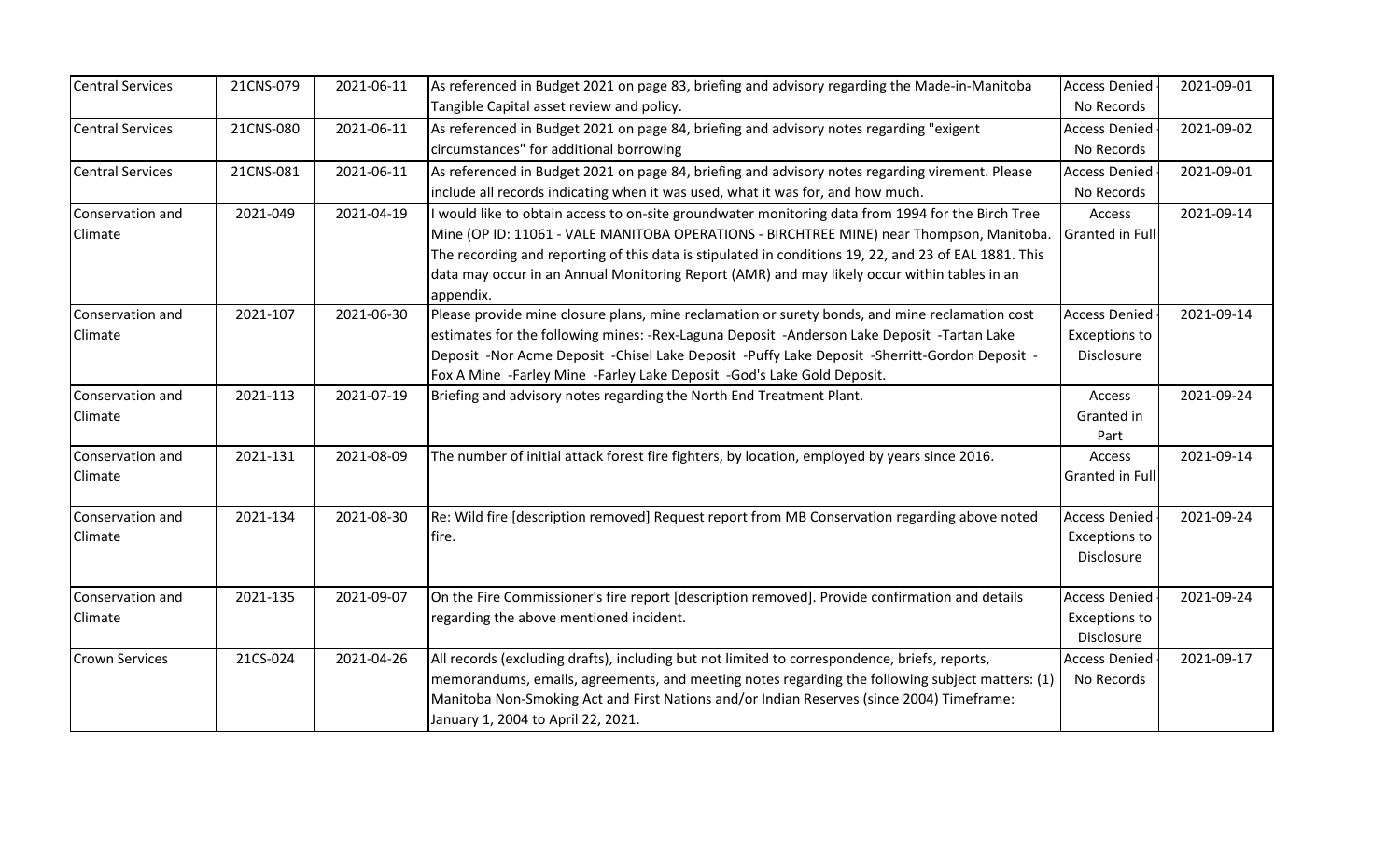| <b>Crown Services</b> | 21CS-077  | 2021-06-25 | [2] All records (excluding drafts), including but not limited to correspondence, briefs, reports,            | <b>Access Denied</b> | 2021-09-17 |
|-----------------------|-----------|------------|--------------------------------------------------------------------------------------------------------------|----------------------|------------|
|                       |           |            | memorandums, emails, agreements, and meeting notes (between MB or it's agencies and Swan                     | No Records           |            |
|                       |           |            | Lake FN) regarding First Nation Video Lottery Terminal (VLT) Siteholder Agreement(s) (since 2004)            |                      |            |
|                       |           |            | Timeframe: January 1, 2004 to April 22, 2021.                                                                |                      |            |
| <b>Crown Services</b> | 21CS-078  | 2021-06-25 | 3) All records (excluding drafts), including but not limited to correspondence, briefs, reports,             | <b>Access Denied</b> | 2021-09-17 |
|                       |           |            | memorandums, emails, agreements, and meeting notes between MB or it's agencies and Swan Lake                 | No Records           |            |
|                       |           |            | FN regarding Non-Smoking First Nation Video Lottery Terminal (VLT) Siteholder Agreement(s) (since            |                      |            |
|                       |           |            | 2005) Timeframe: January 1, 2005 to April 22, 2021.                                                          |                      |            |
| <b>Crown Services</b> | 21CS-079  | 2021-06-25 | [4] All records (excluding drafts), including but not limited to correspondence, briefs, reports,            | <b>Access Denied</b> | 2021-09-17 |
|                       |           |            | memorandums, emails, agreements, and meeting notes between MB or it's agencies and Swan Lake                 | No Records           |            |
|                       |           |            | FN regarding Manitoba's policy position regarding the prohibition of smoking in the area of a Site           |                      |            |
|                       |           |            | designated for VLT Gaming under the First Nation Video Lottery Terminal (VLT) Siteholder                     |                      |            |
|                       |           |            | Agreement(s) Timeframe: January 1, 2004 to April 22, 2021.                                                   |                      |            |
| <b>Crown Services</b> | 21CS-080  | 2021-06-25 | [5] All records (excluding drafts), including but not limited to correspondence, briefs, reports,            | <b>Access Denied</b> | 2021-09-17 |
|                       |           |            | memorandums, emails, agreements, and meeting notes between MB or it's agencies and Swan Lake                 | No Records           |            |
|                       |           |            | FN regarding Smoking and Covid-19 or coronavirus (since 2020) Timeframe: January 1, 2020 to April            |                      |            |
|                       |           |            | 22, 2021.                                                                                                    |                      |            |
| Economic              | E2021-066 | 2021-07-27 | Copy of the transition binder for the new minister July, 2021 to current                                     | Access               | 2021-09-25 |
| Development and       |           |            |                                                                                                              | Granted in           |            |
| Jobs                  |           |            |                                                                                                              | Part                 |            |
| Economic              | E2021-068 | 2021-08-09 | Correspondence to and from the Minister, to/from representatives of [name removed]. Timeframe: Access Denied |                      | 2021-09-08 |
| Development and       |           |            | January 2020 to current.                                                                                     | No Records           |            |
| Jobs                  |           |            |                                                                                                              |                      |            |
| Economic              | E2021-070 | 2021-08-09 | Correspondence to and from the Minister, to/from representatives of [name removed], including                | <b>Access Denied</b> | 2021-09-08 |
| Development and       |           |            | correspondence to/from [name removed]. Timeframe: January 2020 to current.                                   | No Records           |            |
| Jobs                  |           |            |                                                                                                              |                      |            |
| Economic              | E2021-071 | 2021-08-23 | Please provide the number of businesses that received a Manitoba Industrial Opportunities Program            | Access               | 2021-09-22 |
| Development and       |           |            | loan in fiscal year 2020/21.                                                                                 | Granted in Full      |            |
| Jobs                  |           |            |                                                                                                              |                      |            |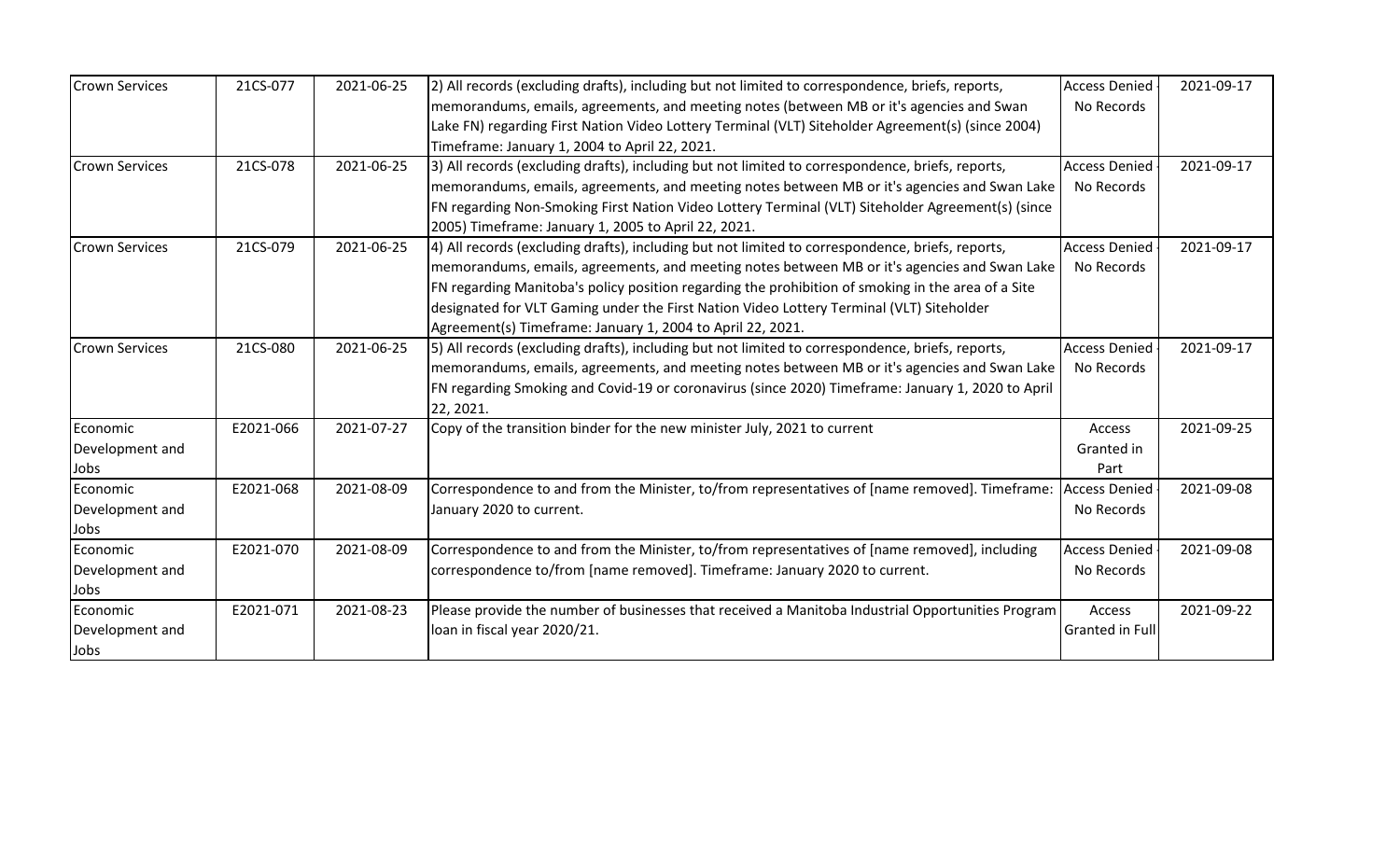| Education | 2021 - E 113 | 2021-06-28 | Information related to Covid-19 committees set up by or advising the Province of Manitoba:         | Access                 | 2021-09-28 |
|-----------|--------------|------------|----------------------------------------------------------------------------------------------------|------------------------|------------|
|           |              |            | 1. A list of all committees dealing with any matter related to Covid-19, current and/or no longer  | Granted in             |            |
|           |              |            | active, set up by, and/or commissioned/appointed by, and/or solicited by the Province of Manitoba, | Part                   |            |
|           |              |            | or any agent of the Province, and whose jurisdiction/oversight has been delegated to or is run by  |                        |            |
|           |              |            | [department]. For example, Manitoba Covid-19 Task Force or whatever the names of any               |                        |            |
|           |              |            | committees actually are/were                                                                       |                        |            |
|           |              |            | 2. The names of all persons sitting on and/or presiding over these committees (both current and/or |                        |            |
|           |              |            | no-longer active committees) both current and/or past committee members, including role/title on   |                        |            |
|           |              |            | the committee(s)                                                                                   |                        |            |
|           |              |            | 3. Minutes and dates of all meetings that have occurred with each of these committees.             |                        |            |
|           |              |            | Timeframe: October, 2019 - June 25, 2021                                                           |                        |            |
| Education | 2021 - E 146 | 2021-08-03 | From the Department's 2021/22 Committee of Supply Book, from section "C - Other Ministry           | Access                 | 2021-09-09 |
|           |              |            | Issues" copy of note 66 "Independent Schools - Funding Calculation"                                | <b>Granted in Full</b> |            |
| Education | 2021 - E 147 | 2021-08-03 | From the Department's 2021/22 Committee of Supply Book, from section "C - Other Ministry           | Access                 | 2021-09-09 |
|           |              |            | Issues" copy of note 68 "Education Property Tax and Credits"                                       | Granted in Full        |            |
|           |              |            |                                                                                                    |                        |            |
| Education | 2021 - E 148 | 2021-08-03 | From the Department's 2021/22 Committee of Supply Book, from section "C - Other Ministry           | Access                 | 2021-09-09 |
|           |              |            | Issues" copy of note 71 "20 New Schools Guarantee"                                                 | Granted in             |            |
|           |              |            |                                                                                                    | Part                   |            |
| Education | 2021 - E 149 | 2021-08-03 | From the Department's 2021/22 Committee of Supply Book, from section "C - Other Ministry           | Access                 | 2021-09-09 |
|           |              |            | Issues" copy of note 73 "School Enrolment"                                                         | <b>Granted in Full</b> |            |
|           |              |            |                                                                                                    |                        |            |
| Education | 2021 - E 150 | 2021-08-06 | From the Department's 2021/22 Committee of Supply Book, from section "C - Other Ministry           | Access                 | 2021-09-09 |
|           |              |            | Issues" copy of note 75 "Community Schools Program"                                                | <b>Granted in Full</b> |            |
| Education | 2021 - E 151 | 2021-08-06 | From the Department's 2021/22 Committee of Supply Book, from section "C - Other Ministry           | Access                 | 2021-09-09 |
|           |              |            | Issues" copy of note 76 "Indigenous K-12 Education Program"                                        | <b>Granted in Full</b> |            |
|           |              |            |                                                                                                    |                        |            |
| Education | 2021 - E 152 | 2021-08-06 | From the Department's 2021/22 Committee of Supply Book, from section "C - Other Ministry           | Access                 | 2021-09-09 |
|           |              |            | Issues" copy of note 77 "Manitoba Aboriginal Languages Strategy"                                   | <b>Granted in Full</b> |            |
|           |              |            |                                                                                                    |                        |            |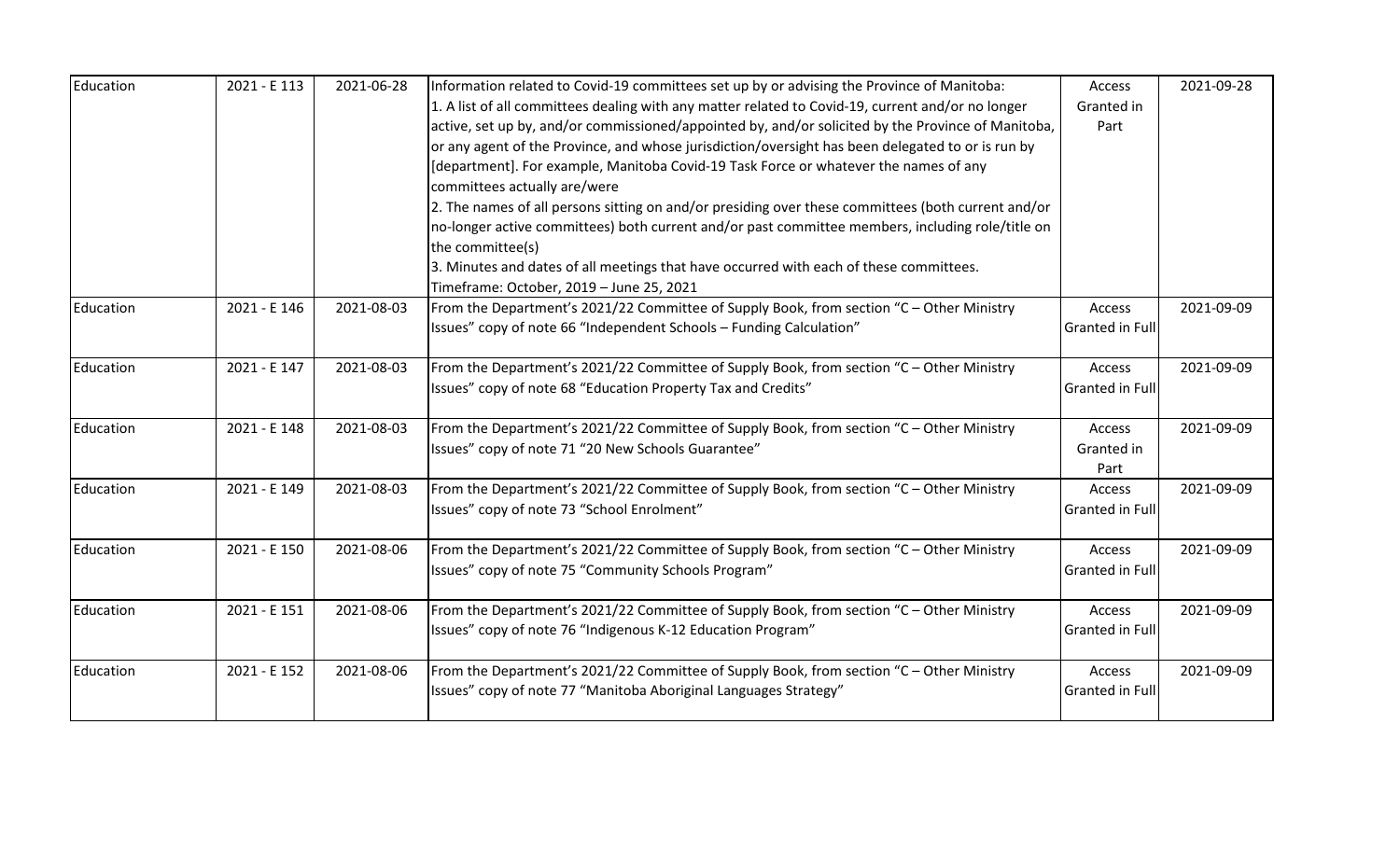| Education                | 2021 - E 153 | 2021-08-06 | From the Department's 2021/22 Committee of Supply Book, from section "C - Other Ministry               | Access               | 2021-09-09 |
|--------------------------|--------------|------------|--------------------------------------------------------------------------------------------------------|----------------------|------------|
|                          |              |            | Issues" copy of note 79 "Mamahtáwisiwin - Indigenous Inclusive Education System Toolkit"               | Granted in           |            |
|                          |              |            |                                                                                                        | Part                 |            |
| Education                | 2021 - E 154 | 2021-08-10 | Copy of the most recent ministerial mandate letter.                                                    | Access               | 2021-09-09 |
|                          |              |            |                                                                                                        | Granted in Full      |            |
|                          |              |            |                                                                                                        |                      |            |
| Education                | 2021 - E 155 | 2021-08-12 | All education transformation management board documents, including meeting minutes and                 | <b>Access Denied</b> | 2021-09-24 |
|                          |              |            | briefing notes, outlining and related to "COVID learnings" and "high-level lessons learned" in regards | No Records           |            |
|                          |              |            | to K-12 education amid the pandemic. Date range: February - March 2021.                                |                      |            |
| Education                | 2021 - E 156 | 2021-08-27 | All correspondence, papers, risk analysis and the research conducted that lead to the conclusion       | <b>Access Denied</b> | 2021-09-27 |
|                          |              |            | that mask wearing is safe and appropriate for our children in a public school setting. Date range:     | No Records           |            |
|                          |              |            | 2019 to present                                                                                        |                      |            |
| Education                | 2021 - E 158 | 2021-09-10 | Minister of Education office files, E 0002, GR1190, University of Manitoba - General, E-4-7-4, 1916-   | Access               | 2021-09-28 |
|                          |              |            | 1925;                                                                                                  | Granted in Full      |            |
|                          |              |            | Minister of Education office files, E 0002, GR1190, 1-3-2 Adult Education - French Speaking Section,   |                      |            |
|                          |              |            | E-4-7-5, 1941-1943;                                                                                    |                      |            |
|                          |              |            | Minister of Education office files, E 0002, GR1190, 19-5 School Broadcasts, E-4-7-7, 1937-1943;        |                      |            |
|                          |              |            | Minister of Education office files, E 0002, GR1190, 13-6-1- Manitoba School Journal Editor, E-4-7-9,   |                      |            |
|                          |              |            | 1937-1944;                                                                                             |                      |            |
|                          |              |            | Minister of Education office files, E 0002, GR 1190, 3-11-3 Curriculum - Languages, E-4-7-12, 1937-    |                      |            |
|                          |              |            | 1943                                                                                                   |                      |            |
| <b>Executive Council</b> | 21EC-013     | 2021-02-18 | All communications with Providence Therapeutics since March, 2020                                      | Access               | 2021-09-14 |
|                          |              |            |                                                                                                        | Granted in           |            |
|                          |              |            |                                                                                                        | Part                 |            |
| <b>Executive Council</b> | 21EC-034     | 2021-04-22 | Correspondence between [name removed] and the Premier since January 2020, until present.               | Access               | 2021-09-03 |
|                          |              |            |                                                                                                        | Granted in           |            |
|                          |              |            |                                                                                                        | Part                 |            |
| <b>Executive Council</b> | 21EC-034     | 2021-09-03 | Correspondence between [name removed] and the Premier since January 2020, until present.               | Access               | 2021-09-03 |
|                          |              |            |                                                                                                        | Granted in           |            |
|                          |              |            |                                                                                                        | Part                 |            |
| <b>Executive Council</b> | 21EC-054     | 2021-07-21 | All speaking notes, draft speaking notes and memorandums and draft memorandums for Premier             | <b>Access Denied</b> | 2021-09-14 |
|                          |              |            | Brian Pallister and Minister Alan Lagimodiere related to the press conference held on July 15 as       | No Records           |            |
|                          |              |            | referenced in this article https://www.cbc.ca/news/canada/manitoba/alan-lagimodiere-comments-          |                      |            |
|                          |              |            | residential-schools-1.6104189 Timeframe: July 1, 2021 to July 16, 2021                                 |                      |            |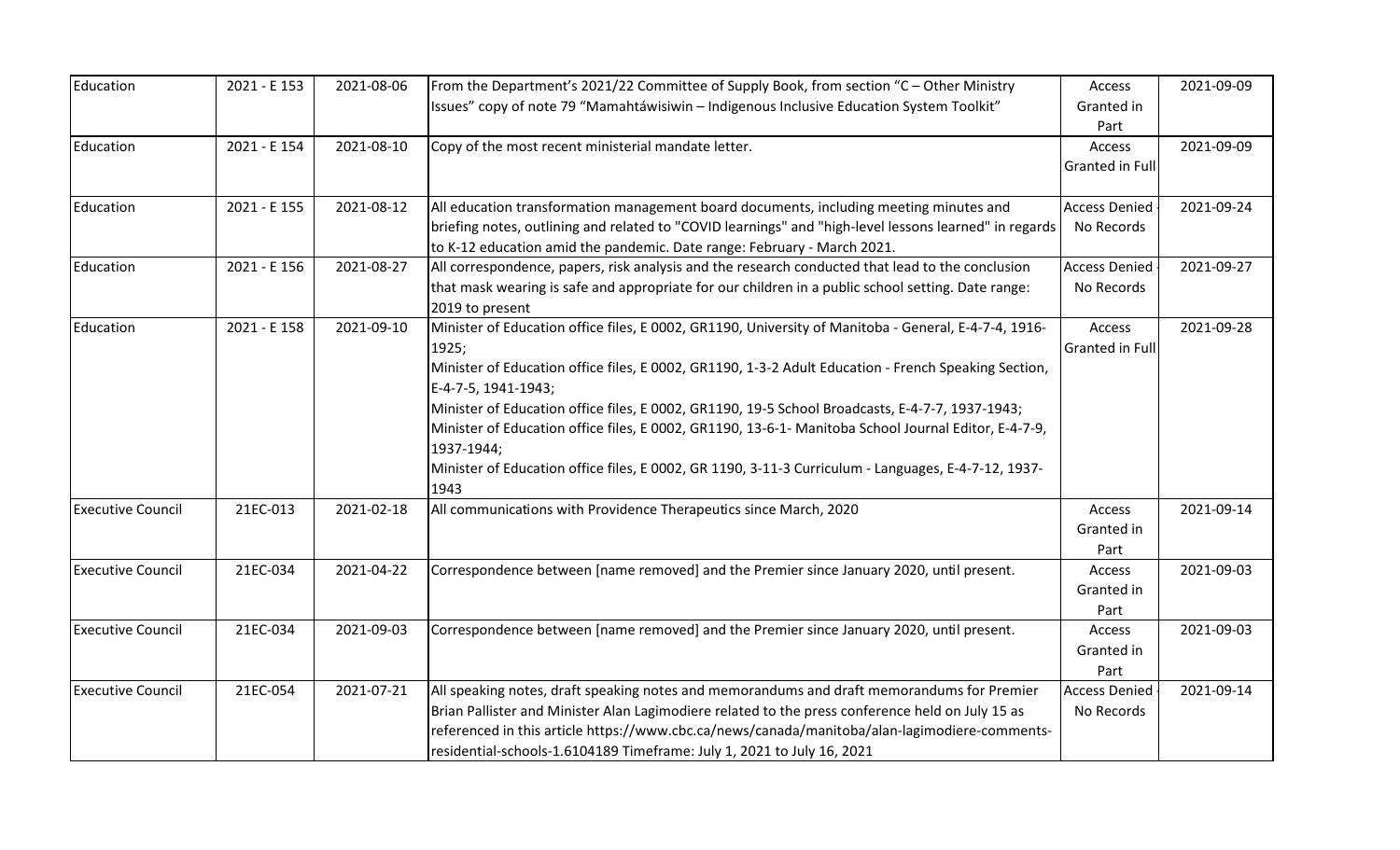| <b>Executive Council</b> | 21EC-062 | 2021-08-10 | Correspondence to and from the Premier, to/from representatives of Enbridge Inc. Timeframe:<br>January, 2020 to current                                                                                                                                                                                                                                                                                                                                       | <b>Access Denied</b><br>No Records | 2021-09-14 |
|--------------------------|----------|------------|---------------------------------------------------------------------------------------------------------------------------------------------------------------------------------------------------------------------------------------------------------------------------------------------------------------------------------------------------------------------------------------------------------------------------------------------------------------|------------------------------------|------------|
| <b>Executive Council</b> | 21EC-063 | 2021-08-13 | Please provide the scientific data that the Manitoba Government / Premier's Office used or is using,<br>that supports or justifies the lock down orders and policies in the Province of Manitoba. Timeframe:<br>January 2021 - July 2021                                                                                                                                                                                                                      | <b>Access Denied</b><br>No Records | 2021-09-16 |
| <b>Executive Council</b> | 21EC-064 | 2021-08-13 | Please provide the scientific data that the Manitoba Government / Premier's Office used that<br>supports the effectiveness of implementing and vaccine passport. Timeframe: January 2021 - July<br>2021                                                                                                                                                                                                                                                       | <b>Access Denied</b><br>No Records | 2021-09-21 |
| <b>Executive Council</b> | 2EC-022  | 2021-03-26 | All sent and received communications (including attachments) with any individuals that use the<br>email suffix [information removed]. Timeframe: January 1, 2021 to March 24, 2021                                                                                                                                                                                                                                                                            | Access<br>Granted in<br>Part       | 2021-09-14 |
| Families                 | 2021-170 | 2021-06-08 | From the Spring 2021 Housebook, copy of note "1. Community Living disAbility Services Agency<br>Labour Action/Collective Bargaining Agreement Updates" under E. Disability.                                                                                                                                                                                                                                                                                   | Access<br>Granted in<br>Part       | 2021-09-09 |
| Families                 | 2021-182 | 2021-06-16 | From the Spring 2021 Housebook, copy of note "9. Autism - Early Intervention Services" under E.<br>Disability.                                                                                                                                                                                                                                                                                                                                                | Access<br>Granted in<br>Part       | 2021-09-02 |
| Families                 | 2021-183 | 2021-06-16 | From the Spring 2021 Housebook, copy of note "10. Respite" under E. Disability.                                                                                                                                                                                                                                                                                                                                                                               | Access<br>Granted in<br>Part       | 2021-09-02 |
| Families                 | 2021-192 | 2021-06-23 | Please provide printed copy by letter mail of the Employment & Income Assistance programs<br>definition of service animal. Please be sure to attach full copy of all sources referenced in applying<br>this certification requirement toward a recipient receiving monthly and annual service animal<br>allowance amounts. Where there is another agency providing the information please provide that<br>agencies contact details. Date Range: 2019 forward. | Access<br>Granted in<br>Part       | 2021-09-09 |
| Families                 | 2021-203 | 2021-06-19 | Briefing note/Advisory notes regarding Robotics Process Automation (RPA as a Services). For clarity<br>page 90 of the budget refers to this software that automates manual activities by performing<br>repetitive tasks in Vital Statistics and the Department of Families.                                                                                                                                                                                   | <b>Access Denied</b><br>No Records | 2021-09-09 |
| Families                 | 2021-212 | 2021-07-22 | From the Department's 2021 Committee of Supply Book: copy of note A-6 "Summary of Expenditure<br>Adjustments Detail"                                                                                                                                                                                                                                                                                                                                          | Access<br>Granted in<br>Part       | 2021-09-14 |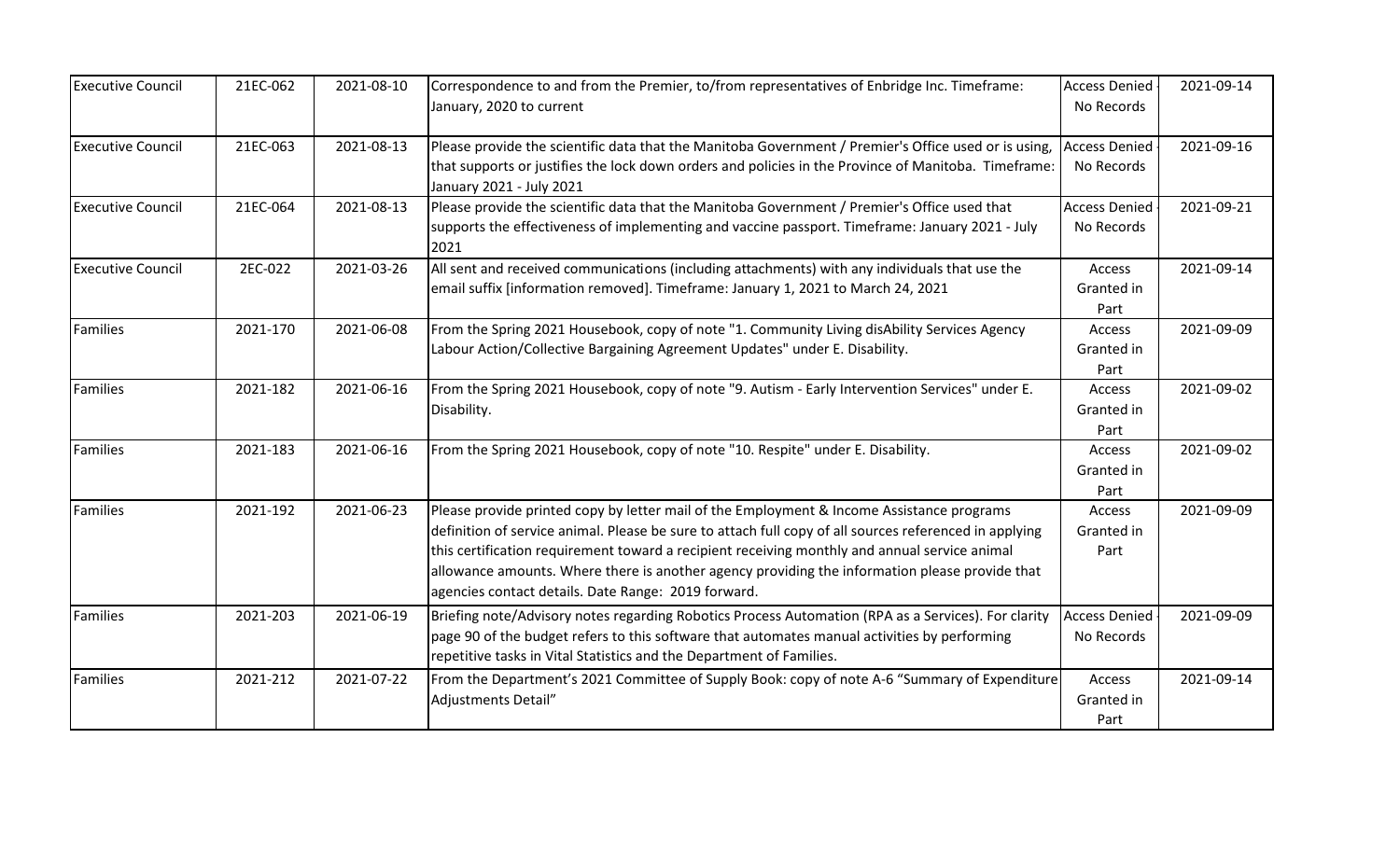| Families | 2021-213 | 2021-07-22 | From the Department's 2021 Committee of Supply Book: copy of note A-7 "List of Major<br>Grants/Grant Programs"                                                                                                                                                                                                                                                                                            | Access<br>Granted in<br>Part                               | 2021-09-14 |
|----------|----------|------------|-----------------------------------------------------------------------------------------------------------------------------------------------------------------------------------------------------------------------------------------------------------------------------------------------------------------------------------------------------------------------------------------------------------|------------------------------------------------------------|------------|
| Families | 2021-214 | 2021-07-22 | From the Department's 2021 Committee of Supply Book: copy of note A-8 "List of major Contracts"                                                                                                                                                                                                                                                                                                           | Access<br>Granted in<br>Part                               | 2021-09-14 |
| Families | 2021-216 | 2021-08-03 | A recent advisory note says that "In June, 2019, the ELCC Program implemented a new ISP eligibility<br>policy and application" and that "a circular addressing Frequently Asked Questions about ISP" was<br>distributed May 13, 2020 and updated June 11. Please provide all of these documents including:<br>* the new ISP eligibility policy<br>the application<br>* the circular and any updates to it | Access<br>Granted in<br>Part                               | 2021-09-14 |
| Families | 2021-217 | 2021-08-03 | All communications to and from the Minister regarding residential schools and reconciliation since<br>July 1, 2021.                                                                                                                                                                                                                                                                                       | Access<br>Granted in<br>Part                               | 2021-09-14 |
| Families | 2021-221 | 2021-08-05 | Briefing and advisory notes regarding the inclusion support program (March, 2020 to current).                                                                                                                                                                                                                                                                                                             | <b>Access Denied</b><br><b>Exceptions to</b><br>Disclosure | 2021-09-14 |
| Families | 2021-222 | 2021-08-05 | Briefing and advisory notes regarding the task force for vulnerable persons and persons with mental<br>disability. January 1, 2021 to current                                                                                                                                                                                                                                                             | Access<br>Granted in<br>Part                               | 2021-09-09 |
| Families | 2021-223 | 2021-08-05 | Briefing and advisory notes regarding the accessibility act review.                                                                                                                                                                                                                                                                                                                                       | Access<br>Granted in<br>Part                               | 2021-09-14 |
| Families | 2021-228 | 2021-08-06 | Briefing and advisory notes regarding the federal child welfare bill C-92 January 1, 2021 to current.                                                                                                                                                                                                                                                                                                     | Access<br>Granted in<br>Part                               | 2021-09-14 |
| Families | 2021-231 | 2021-08-09 | From the Department's 2021 Committee of Supply Book: copy of note A-9 "Department Revenue<br>Summary with variance explanations"                                                                                                                                                                                                                                                                          | Access<br>Granted in Full                                  | 2021-09-14 |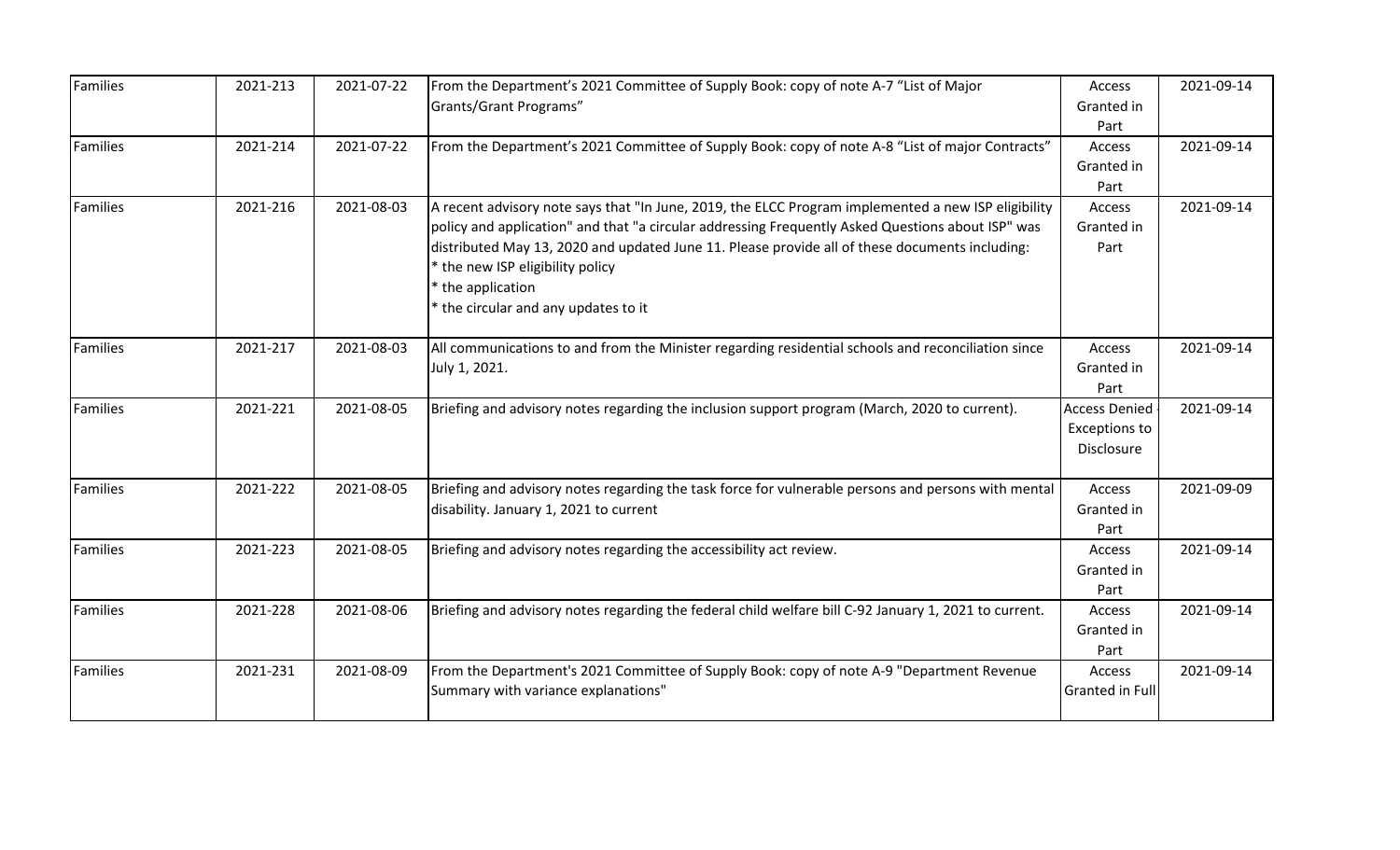| Families | 2021-232 | 2021-08-09 | From the Department's 2021 Committee of Supply Book: copy of note B-7 "Vacancies"                                                                                          | Access<br>Granted in Full        | 2021-09-14 |
|----------|----------|------------|----------------------------------------------------------------------------------------------------------------------------------------------------------------------------|----------------------------------|------------|
| Families | 2021-233 | 2021-08-09 | From the Department's 2021 Committee of Supply Book: copy of note B-8 "Summary of total<br>department retirements & terminations"                                          | Access<br><b>Granted in Full</b> | 2021-09-14 |
| Families | 2021-234 | 2021-08-09 | From the Department's 2021 Committee of Supply Book, from section "C-0 - COVID-19 Response",<br>copy of note "1. Departmental Response (Investments)"                      | Access<br>Granted in Full        | 2021-09-14 |
| Families | 2021-236 | 2021-08-11 | From the Department's 2021 Committee of Supply Book, from section "C-0 - COVID-19 Response",<br>copy of note "4. Child and Youth Services"                                 | Access<br>Granted in Full        | 2021-09-14 |
| Families | 2021-238 | 2021-08-11 | From the Department's 2021 Committee of Supply Book, from section "C-0 - COVID-19 Response",<br>copy of note "2. Adult Disability Services Sector - Vaccination Rollout"   | Access<br><b>Granted in Full</b> | 2021-09-13 |
| Families | 2021-239 | 2021-08-11 | From the Department's 2021 Committee of Supply Book, from section "C-0 - COVID-19 Response",<br>copy of note "3. Bilingual COVID-19 Communications [Francophone]"          | Access<br>Granted in<br>Part     | 2021-09-14 |
| Families | 2021-240 | 2021-08-12 | From the Department's 2021 Committee of Supply Book, from section "C-0 - COVID-19 Response",<br>copy of note "5. Children's disability Services - Pandemic Impact"         | Access<br>Granted in Full        | 2021-09-13 |
| Families | 2021-241 | 2021-08-12 | From the Department's 2021 Committee of Supply Book, from section "C-0 - COVID-19 Response",<br>copy of note "6. Community Living disability Services - Pandemic Supports" | Access<br><b>Granted in Full</b> | 2021-09-13 |
| Families | 2021-242 | 2021-08-12 | From the Department's 2021 Committee of Supply Book, from section "C-0 - COVID-19 Response",<br>copy of note "7. Day and Transportation Services - Pandemic Impact"        | Access<br>Granted in Full        | 2021-09-13 |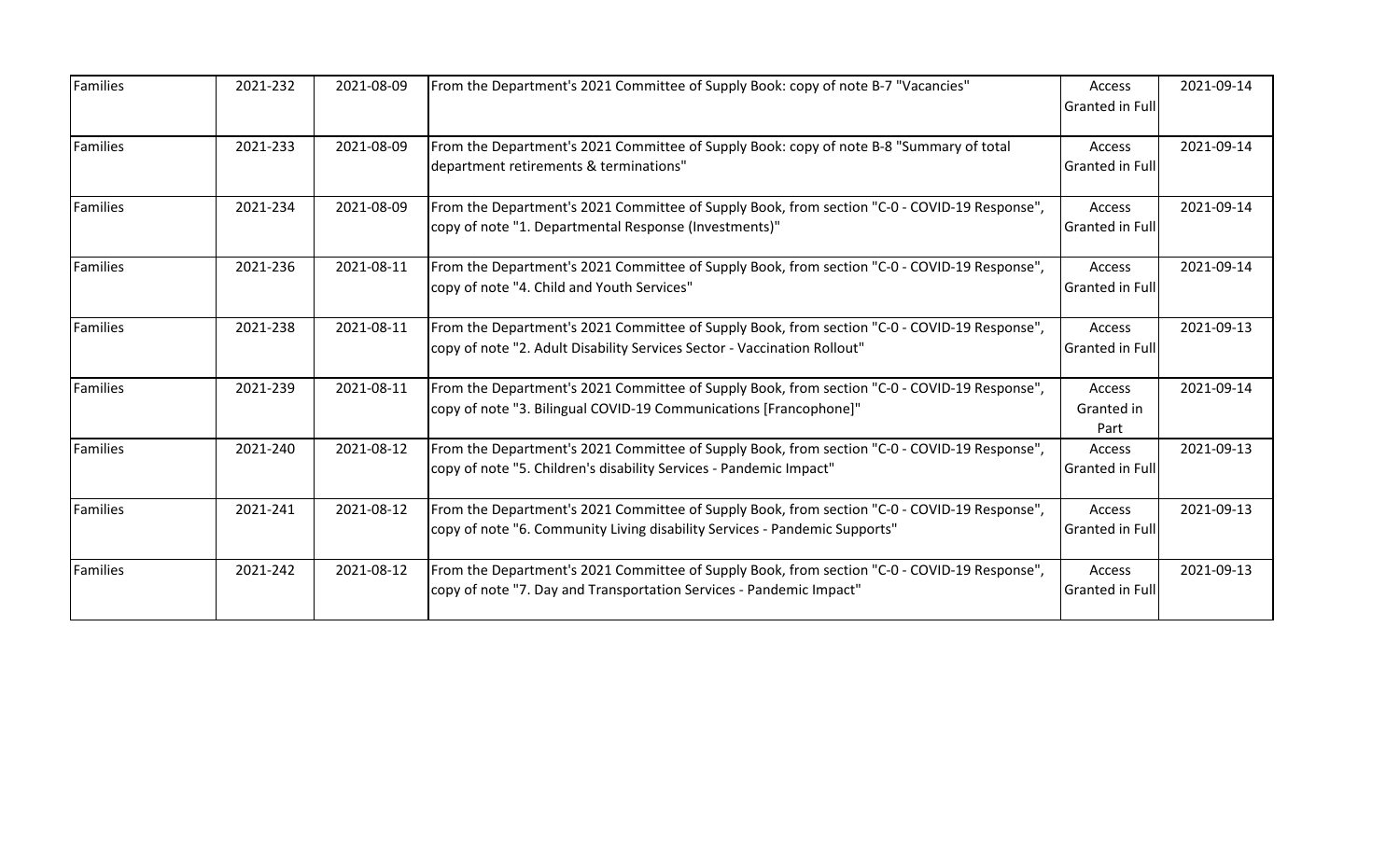| Finance | 20FIN-132 | 2020-07-03 | On May 13, Premier Brian Pallister stated:                                                                          | <b>Access Denied</b>   | 2021-09-14 |
|---------|-----------|------------|---------------------------------------------------------------------------------------------------------------------|------------------------|------------|
|         |           |            | "I'm pleased to share with you I'm taking 25 percent off my basic MLA pay, as you previously                        | <b>Exceptions to</b>   |            |
|         |           |            | reported. That's a combination, as I said at the time, of the foregoing of any inflationary increase in             | Disclosure             |            |
|         |           |            | MLA pay that all MLAs in the Conservative Party have shared in. So every MLA and the PC team is                     |                        |            |
|         |           |            | taking a pay reduction. I'm taking an additional pay reduction which totals then 25 percent of my                   |                        |            |
|         |           |            | base MLA pay. All my senior advisory staff are taking the same pay reduction and we are in current                  |                        |            |
|         |           |            | discussion with all political staff about how they will be addressing this issue so that they                       |                        |            |
|         |           |            | demonstrate our willingness to show solidarity."                                                                    |                        |            |
|         |           |            | Can I get the percentage of the pay cuts to MLA's, senior political staff and the rest of the political             |                        |            |
|         |           |            | staff? What date did they come into effect and how long will they last.                                             |                        |            |
| Finance | 21FIN-050 | 2021-03-23 | Requests records that show the order of future tiers for Manitoba vaccination groups including                      | <b>Access Denied</b>   | 2021-09-22 |
|         |           |            | 'essential workers' and the goal for vaccination date(s) for the groups. Please provide a detailed list             | No Records             |            |
|         |           |            | of who will be considered an essential worker like the CDC has done in the United States and when                   |                        |            |
|         |           |            | the goal is for them to be vaccinated. Please ensure records show the estimated vaccination time                    |                        |            |
|         |           |            | frame for police officers, firefighters, grocery store workers, bus drivers, teachers, media workers,               |                        |            |
|         |           |            | etc. If there were drafts for timeframes, only include the most recent documents and avoid                          |                        |            |
|         |           |            | duplicates. January 1 to present.                                                                                   |                        |            |
| Finance | 21FIN-084 | 2021-05-04 | Break down of funds budgeted and actually spent for 'Bridge Grants'. Please break down the grants                   | Access                 | 2021-09-20 |
|         |           |            | by type and include how many recipients received the grant each round, and how much was                             | <b>Granted in Full</b> |            |
|         |           |            | awarded in each round. Timeframe: March 1, 2020 to Current.                                                         |                        |            |
| Finance | 21FIN-100 | 2021-04-01 | Requests records that show the number of COVID-19 vaccine doses for the month of March broken                       | Access                 | 2021-09-10 |
|         |           |            | down by site and reason for waste, i.e. expiration, damage, refusal by patient, leftover supply, etc.               | <b>Granted in Full</b> |            |
| Finance | 21FIN-162 | 2021-06-24 | A copy of agreements signed by representatives of the province of Manitoba with Pfizer, Moderna,                    | <b>Access Denied</b>   | 2021-09-01 |
|         |           |            | J&J, Astrazeneca or any other COVID-19 Vaccine providers.                                                           | No Records             |            |
| Finance | 21FIN-166 | 2021-07-06 | The Real Estate Division of Mb Securities Register entries Oct 1, 2018 to Feb 20, 2021 Opportunity To Access Denied |                        | 2021-09-01 |
|         |           |            | Be Heard Feb/Mar, 2019 Transcript Details of the now completed investigation into alleged                           | <b>Exceptions to</b>   |            |
|         |           |            | contraventions of The Act (REBA) Any and all communications with [information removed] of course                    | Disclosure             |            |
|         |           |            | MSC or government policy on discussing issues by telephone (so as not to have a paper trail?) Total                 |                        |            |
|         |           |            | number of registrants in the real estate division that have been suspended from 1997-2021 Date                      |                        |            |
|         |           |            | range: October 1, 2018 to June 25, 2021.                                                                            |                        |            |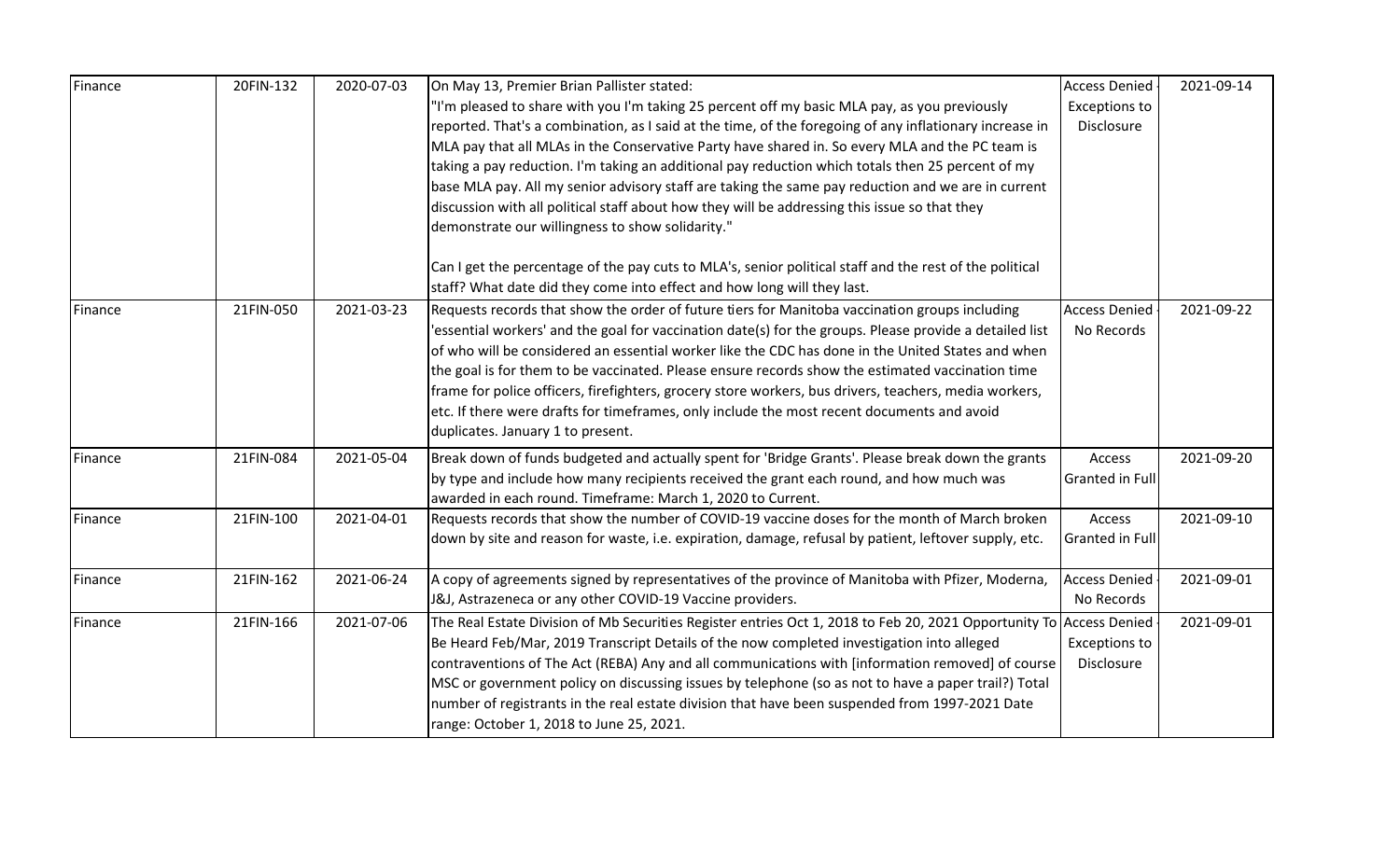| Finance                           | 21FIN-183 | 2021-07-08 | Communication with the federal minister responsible re: vaccination; January 1, 2021 to current                                                                                                                                                                                                                                                                                                                                                                                                                                                                                                                          | <b>Access Denied</b><br>No Records | 2021-09-01 |
|-----------------------------------|-----------|------------|--------------------------------------------------------------------------------------------------------------------------------------------------------------------------------------------------------------------------------------------------------------------------------------------------------------------------------------------------------------------------------------------------------------------------------------------------------------------------------------------------------------------------------------------------------------------------------------------------------------------------|------------------------------------|------------|
| Finance                           | 21FIN-188 | 2021-07-21 | All costs associated with processing and sending the education property tax rebate cheques.<br>Timeframe: January 1, 2021 to July 19, 2021                                                                                                                                                                                                                                                                                                                                                                                                                                                                               | <b>Access Denied</b><br>No Records | 2021-09-01 |
| Finance                           | 21FIN-199 | 2021-08-05 | List of all above guideline rent increase requests in 2020/2021, list of approved and the value of<br>each approved request. Timeframe: April 01, 2020 to July 30, 2021                                                                                                                                                                                                                                                                                                                                                                                                                                                  | Access<br><b>Granted in Full</b>   | 2021-09-02 |
| Finance                           | 21FIN-205 | 2021-05-26 | The number of deaths, by month that have occurred in Manitoba in the years 2016, 2017, 2018,<br>2019 and 2020. The format for this data is requested to correspond with Statistics Canada 13-10-<br>0708-01 Deaths, by month. https://www150.statcan.gc.ca/t1/tbl1/en/tv.action?pid=1310070801                                                                                                                                                                                                                                                                                                                           | Access<br><b>Granted in Full</b>   | 2021-09-09 |
| <b>Health and Seniors</b><br>Care | 282-21    | 2021-08-06 | Briefing and advisory notes regarding opioid deaths since September 1, 2020. Date Range<br>September 1, 2020 to current.                                                                                                                                                                                                                                                                                                                                                                                                                                                                                                 | <b>Access Denied</b><br>No Records | 2021-09-23 |
| <b>Health and Seniors</b><br>Care | 292-21    | 2021-08-10 | All privacy impact assessments completed between Jan. 1, 2017 and now for the telehealth<br>services/programs that the health ministry funds. Date Range: Between Jan. 1 2017 and now.                                                                                                                                                                                                                                                                                                                                                                                                                                   | <b>Access Denied</b><br>No Records | 2021-09-23 |
| <b>Health and Seniors</b><br>Care | 296-21    | 2021-08-10 | Any correspondence between the provincial health ministry's representative on the pan-Canadian<br>Health Data Strategy Expert Advisory Group (EAG) and other members of that group. Please exclude<br>emails that are solely about meeting scheduling. Please also eliminate email records which are<br>duplicated in the final longest string. Timeframe: Jan. 1, 2018 to present.                                                                                                                                                                                                                                      | <b>Access Denied</b><br>No Records | 2021-09-23 |
| <b>Health and Seniors</b><br>Care | 297-21    | 2021-08-10 | Any notes taken at meetings of Canadian Health Infoway's Pan-Canadian Health Information Privacy<br>Group or the federal-provincial-territorial Health Data Strategy Expert Advisory Group (EAG) by the<br>provincial health ministry's representative on these committees. (It is usually, but not always, the<br>Chief Privacy Officer.) Please also include any meeting minutes from these meetings. Timeframe:<br>Jan. 1, 2012 to June 1, 2021.                                                                                                                                                                      | <b>Access Denied</b><br>No Records | 2021-09-23 |
| <b>Health and Seniors</b><br>Care | 312-21    | 2021-08-30 | The procedures for testing, detecting, and categorizing variants of COVID 19 in cases, including what<br>specific tests are used, including screening and sequencing, including the specific mutations or class<br>of mutations tested for and specifically how test results/mutations are used to determine whether it<br>is a variant or not and which category of variant it is put into, including the unspecified category. If<br>these procedures changed during the time period please included when the changes occurred and<br>what the change was specifically. Date Range: January 1, 2021 - August 28, 2021. | Access<br><b>Granted in Full</b>   | 2021-09-29 |
| <b>Health and Seniors</b><br>Care | 313-21    | 30-Aug-21  | Please provide the following record. By month, what is the average size of the waitlist for a personal<br>care home since January, 2020.                                                                                                                                                                                                                                                                                                                                                                                                                                                                                 | Access<br><b>Granted in Full</b>   | 2021-09-29 |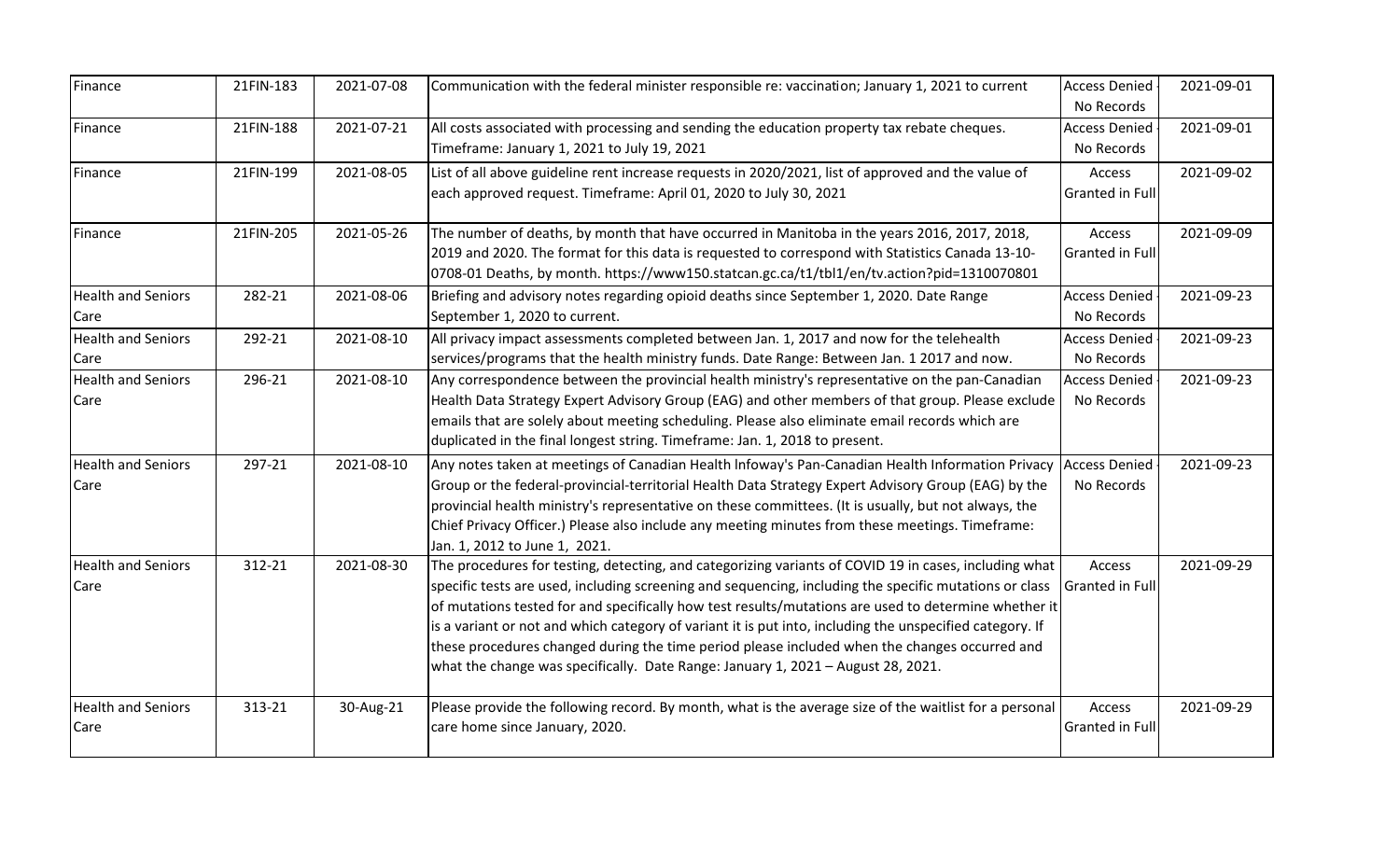| <b>Health and Seniors</b><br>Care                                     | 316-21       | 30-Aug-21  | With regard to a March 31, 2021 press release titled "Province Investing \$50 Million To Reduce<br>Surgical Wait Times", amount spent to date of these additionally dedicated dollars.                                 | Access<br><b>Granted in Full</b>                                  | 2021-09-29 |
|-----------------------------------------------------------------------|--------------|------------|------------------------------------------------------------------------------------------------------------------------------------------------------------------------------------------------------------------------|-------------------------------------------------------------------|------------|
| <b>Health and Seniors</b><br>Care                                     | 317-21       | 30-Aug-21  | All correspondence, papers, risk analysis and the research conducted that lead to the conclusion<br>that mask wearing is safe and appropriate for our children in a public school setting. Date Range:<br>2019-Present | Access<br>Granted in Full                                         | 2021-09-29 |
| Indigenous and<br>Northern Relations                                  | INR 2021-18  | 2021-04-13 | Any and all correspondence (formal) relating to COVID-19 vaccines for Metis groups. This can<br>include the Manitoba Metis Federation, vaccine eligibility, distribution planning specifically for<br>Metis.           | Access<br>Granted in<br>Part                                      | 2021-09-15 |
| Indigenous<br><b>Reconciliation and</b><br><b>Northern Relations</b>  | IRNR 2021-29 | 2021-06-25 | COVID-19 Committee Meeting Minutes and Agendas.                                                                                                                                                                        | Access<br>Granted in<br>Part                                      | 2021-09-14 |
| Indigenous<br><b>Reconciliation and</b><br>Northern Relations         | IRNR 2021-30 | 2021-07-19 | Briefing and advisory notes regarding residential sites or residential school searches. Timeline May<br>1, 2021 - July 19, 2021                                                                                        | Access<br>Granted in<br>Part                                      | 2021-09-14 |
| Indigenous<br><b>Reconciliation and</b><br><b>INorthern Relations</b> | IRNR 2021-32 | 2021-07-27 | "Northern Healthy Foods Initiative Review and list of programs put on pause during the program<br>review" Timeline 2016-July 27, 2021                                                                                  | <b>Access Denied</b><br><b>Exceptions to</b><br><b>Disclosure</b> | 2021-09-14 |
| Indigenous<br><b>Reconciliation and</b><br>Northern Relations         | IRNR 2021-35 | 2021-07-27 | List of projects, description of project and amount of funding for projects approved under the<br>Indigenous and Northern Initiatives fund - Timeline 2016 - July 27, 2021                                             | Access<br><b>Granted in Full</b>                                  | 2021-09-14 |
| Indigenous<br><b>Reconciliation and</b><br><b>Northern Relations</b>  | IRNR 2021-31 | 2021-07-27 | MNP's objective, comprehensive, fact informed review of our Northern Affairs program and our<br>service delivery model. Timeline: 2016 - July 27, 2021.                                                                | Access<br>Granted in<br>Part                                      | 2021-09-23 |
| Infrastructure                                                        | 21-034       | 2021-04-08 | Copy of all internal audits of region 4 since January 1, 2019.                                                                                                                                                         | <b>Access Denied</b><br><b>Exceptions to</b><br>Disclosure        | 2021-08-26 |
| Infrastructure                                                        | 21-062       | 2021-07-06 | Request access to all reviews, recommendations, and briefing notes related to<br>reorganization/transformation of Manitoba Infrastructure (MI). Date range Jan 2020 - July 6/21                                        | <b>Access Denied</b><br><b>Exceptions to</b><br>Disclosure        | 2021-08-26 |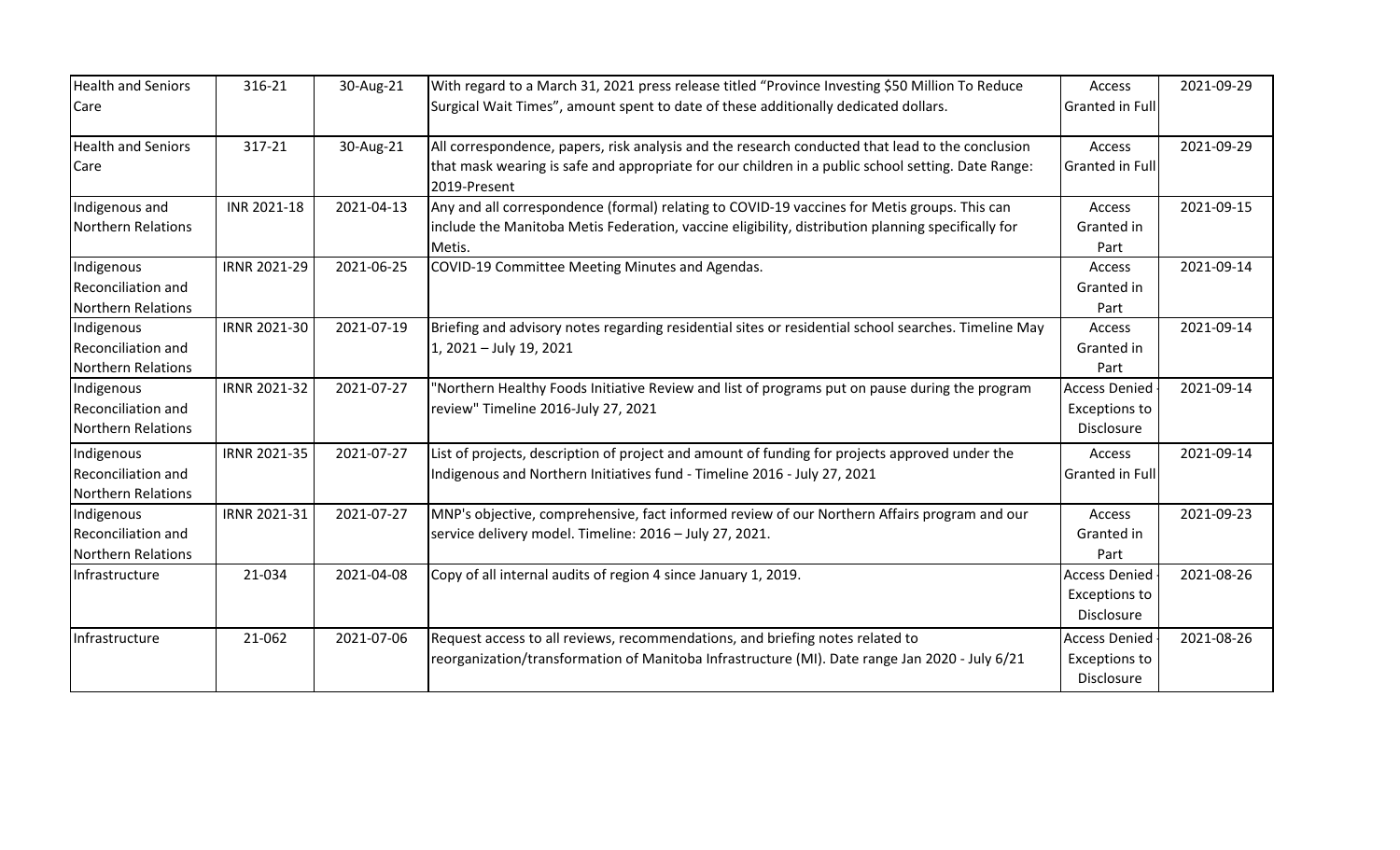| Infrastructure | 21-063   | 2021-07-07 | REQUESTS ACCESS TO AN ELECTRONIC REPORT DISPLAYING THE NUMBER OF ACTIVE MANITOBA                      | Access                 | 2021-08-26 |
|----------------|----------|------------|-------------------------------------------------------------------------------------------------------|------------------------|------------|
|                |          |            | COMMERCIAL VEHICLE OPERATORS; AND A BREAKDOWN OF THE NUMBER OF OPERATORS BASED                        | <b>Granted in Full</b> |            |
|                |          |            | ON OVERALL PERFORMANCE RATING (BROKEN DOWN IN THE FOLLOWING GROUPS): GROUP 1 (0 -                     |                        |            |
|                |          |            | 40%), GROUP 2 (41 - 64%), GROUP 3 (65 - 84%), GROUP 4 (85 - 100%), GROUP 5 (101 - 125%),              |                        |            |
|                |          |            | GROUP 6 (126 - 150%), GROUP 7 (151 - 200%), GROUP 8 (201 - 250%), GROUP 9 (> 250%).                   |                        |            |
| Infrastructure | 21-072   | 2021-07-28 | REQUESTS ACCESS TO ALL RECORDS OF COMMUNICATION (EMAILS, LETTERS, BRIEFING NOTES,                     | <b>Access Denied</b>   | 2021-09-01 |
|                |          |            | ETC.) REGARDING THE TRANSFER OF MOTOR CARRIER ENFORCEMENT TO MANITOBA JUSTICE -                       | No Records             |            |
|                |          |            | PUBLIC SAFETY DIVISION, FROM MANITOBA INFRASTRUCTURE (ASSISTANT DEPUTY MINISTER LEVEL                 |                        |            |
|                |          |            | AND ABOVE).                                                                                           |                        |            |
| Justice        | 2021-279 | 2021-07-06 | Records of how many of the 2,040 tickets that have been issued for COVID-19 infractions under the     | <b>Access Denied</b>   | 2021-08-04 |
|                |          |            | public health act have been paid by those who were ticketed. In this week's most recent               | No Records             |            |
|                |          |            | enforcement update, the province says nearly \$2.8 million in fines have been handed out to           |                        |            |
|                |          |            | businesses and individuals. I'm looking to know how many of the individual fines have been paid and   |                        |            |
|                |          |            | how many of the business fines have been paid. If possible in terms of businesses, knowing which      |                        |            |
|                |          |            | businesses have paid and which have not would be ideal.                                               |                        |            |
| Justice        | 2021-298 | 2021-08-09 | Copies of the Chief Medical Examiner's annual statistical review for the last three years. Timeframe: | Access                 | 2021-09-08 |
|                |          |            | Jan, 2018 to current.                                                                                 | <b>Granted in Full</b> |            |
| Justice        | 2021-299 | 2021-08-09 | With regard to the Chief Medical Examiner's Office: copy of the most recent report regarding the      | Access                 | 2021-09-08 |
|                |          |            | disposition of unclaimed bodies under The Anatomy Act.                                                | <b>Granted in Full</b> |            |
| Justice        | 2021-300 | 2021-08-09 | Please provide the following record: for 2018, 2019 and 2020, what was the average time in days to    | <b>Access Denied</b>   | 2021-09-08 |
|                |          |            | receive an autopsy report.                                                                            | No Records             |            |
|                |          |            |                                                                                                       |                        |            |
| Justice        | 2021-301 | 2021-08-09 | Please provide the following record: for 2018, 2019 and 2020, what was the average time in days to    | <b>Access Denied</b>   | 2021-09-08 |
|                |          |            | receive a toxicology report.                                                                          | No Records             |            |
| Justice        | 2021-302 | 2021-08-09 | Please provide the following record: what is the current average time in days to receive an autopsy   | <b>Access Denied</b>   | 2021-09-08 |
|                |          |            | report as well as the average time in days to receive a toxicology report. If current data is not     | No Records             |            |
|                |          |            | available, then nearest available for 2021.                                                           |                        |            |
| Justice        | 2021-304 | 2021-08-11 | Seeking a digital copy of The Town Planning Act, Cap. 267, R.S.M. 1954, location Q21764.              | Access                 | 2021-09-10 |
|                |          |            |                                                                                                       | <b>Granted in Full</b> |            |
|                |          |            |                                                                                                       |                        |            |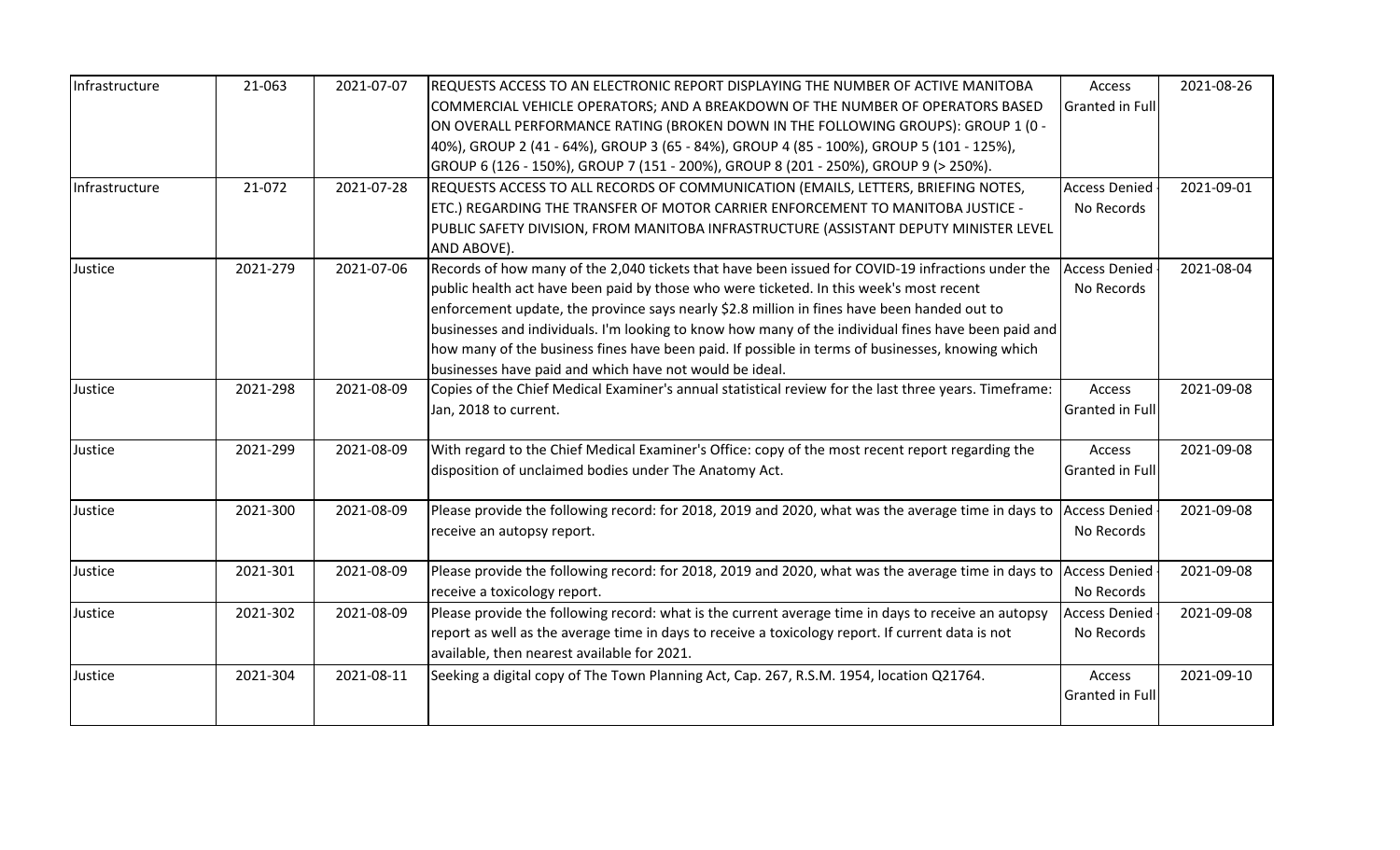| Justice                    | 2021-308   | 2021-08-27 | All policies, guidelines, and directives related to direct indictments between the below noted dates              | Access                 | 2021-09-27 |
|----------------------------|------------|------------|-------------------------------------------------------------------------------------------------------------------|------------------------|------------|
|                            |            |            | i.e., from 1990 to present.                                                                                       | Granted in             |            |
|                            |            |            |                                                                                                                   | Part                   |            |
| Justice                    | 2021-311   | 2021-09-02 | With respect to Main Street Project, for years 2018, 2019, and 2020: - Number of suicides; - Number Access Denied |                        | 2021-09-20 |
|                            |            |            | of apprehended individuals; - Number deceased in route to Project, while at Project and upon                      | No Records             |            |
|                            |            |            | leaving Project; - Number of assaults of individuals and staff; - Protocol for safe transport upon                |                        |            |
|                            |            |            | release.                                                                                                          |                        |            |
| Justice                    | 2021-312   | 2021-08-31 | The results of all tests, investigations and procedures done on [personal information removed],                   | <b>Access Denied</b>   | 2021-09-28 |
|                            |            |            | including but not limited to, all: external examination results; x-ray results; blood test results;               | No Records             |            |
|                            |            |            | toxicology results; The Report of the Chief Medical Examiner; and any other documents in your                     |                        |            |
|                            |            |            | possession concerning [name removed].                                                                             |                        |            |
| <b>Municipal Relations</b> | MR 2021-51 | 2021-06-07 | From the Spring 2021, Housebook, copy of note "2.1 Funding to the City of Winnipeg" under 2.                      | Access                 | 2021-08-31 |
|                            |            |            | Funding.                                                                                                          | Granted in             |            |
|                            |            |            |                                                                                                                   | Part                   |            |
| <b>Municipal Relations</b> | MR 2021-77 | 2021-07-20 | Please provide all advisory and/or briefing material relating to the Airport Vicinity Protection Area.            | Access                 | 2021-08-31 |
|                            |            |            | Timeline November 1, 2020 - July 20, 2021                                                                         | Granted in             |            |
|                            |            |            |                                                                                                                   | Part                   |            |
| <b>Municipal Relations</b> | MR 2021-78 | 2021-07-22 | A copy of all complaints and inquiries submitted to the Minister of Municipal Relations which the                 | Access                 | 2021-09-08 |
|                            |            |            | Municipality of Westlake-Gladstone was noted and/or mentioned. Timeline: January 1, 2019 to June                  | Granted in             |            |
|                            |            |            | 30, 2021.                                                                                                         | Part                   |            |
| <b>Municipal Relations</b> | MR 2021-85 | 2021-08-10 | <b>OFC Incident Report</b>                                                                                        | Access                 | 2021-09-23 |
|                            |            |            |                                                                                                                   | Granted in             |            |
|                            |            |            |                                                                                                                   | Part                   |            |
| <b>Municipal Relations</b> | MR 2021-86 | 2021-08-19 | Photos from Fire Investigation                                                                                    | Access                 | 2021-09-14 |
|                            |            |            |                                                                                                                   | <b>Granted in Full</b> |            |
|                            |            |            |                                                                                                                   |                        |            |
| <b>Municipal Relations</b> | MR 2021-86 | 2021-09-01 | <b>OFC Fire Report</b>                                                                                            | Access                 | 2021-09-20 |
|                            |            |            |                                                                                                                   | Granted in             |            |
|                            |            |            |                                                                                                                   | Part                   |            |
| <b>Municipal Relations</b> | MR 2021-87 | 2021-08-27 | Copy of Wild Fire # WE011 Fire Report                                                                             | <b>Access Denied</b>   | 2021-09-07 |
|                            |            |            |                                                                                                                   | No Records             |            |
|                            |            |            |                                                                                                                   |                        |            |